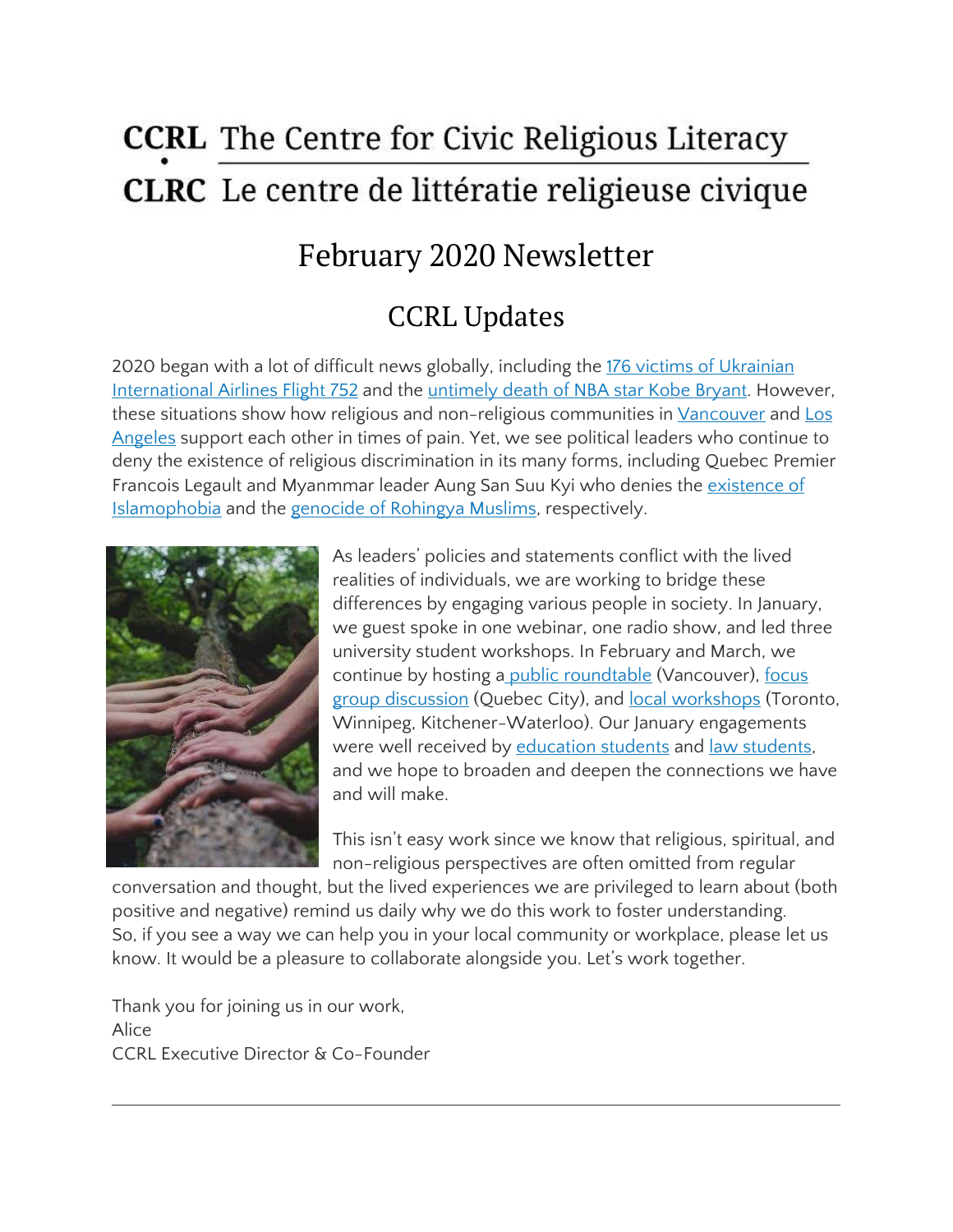### The Pulse



Is religion and spirituality dead in Canada and the world? Think again.

These current headlines reflect how religious, spiritual, non-religious perspectives remain part of our daily lives and society. Follow our **Twitter**, [Instagram,](https://www.instagram.com/ccrl.clrc/) [Facebook,](https://www.facebook.com/The-Centre-for-Civic-Religious-Literacy-2033697073383562/) and [LinkedIn](https://www.linkedin.com/company/ccrl-clrc/) accounts for headlines on a regular basis. Note, these headlines do not indicate endorsement but are shared for the purpose of awareness.

#### **Canada:**

- Lunch with Chrystia Freeland: 'We liberals have had a rude [awakening'](https://nationalpost.com/news/canada/lunch-with-chrystia-freeland-we-liberals-have-had-a-rude-awakening?utm_source=Facebook&utm_medium=organic_fb_tw&utm_campaign=broadsheet_promo&fbclid=IwAR32vLzKh1fZ2HwPqNh2tXwFmv3GZibgHua2P1kO8gHqZPgNDw_vEJDb_qc) *National Post*
- Hi, my name is [Mohammed.](https://www.theglobeandmail.com/canada/article-hi-my-name-is-mohammed-im-here-to-help-you-meet-muslim-canadians/) I'm here to help you.' Meet the unofficial crisis manager for Muslim [Canadians](https://www.theglobeandmail.com/canada/article-hi-my-name-is-mohammed-im-here-to-help-you-meet-muslim-canadians/) *The Globe and Mail*
- Large Majority (86%) of Canadians Support (50% [Strongly/36%](https://www.ipsos.com/en-ca/news-polls/Attitudes_Towards_MAID-2020-02-06) Somewhat) Supreme Court of Canada Decision about Medical [Assistance](https://www.ipsos.com/en-ca/news-polls/Attitudes_Towards_MAID-2020-02-06) in Dying *Ipsos*
- [MULCAIR:](https://torontosun.com/opinion/columnists/mulcair-trudeau-is-afraid-to-challenge-bill-21) Trudeau is afraid to challenge Bill 21 *Toronto Sun*
- Canadian voters' [sensitivity](http://angusreid.org/values-and-voting/) to party stances on social values shows CPC has room to move to the [centre](http://angusreid.org/values-and-voting/) *Angus Reid*

A few charts from this Angus Reid poll: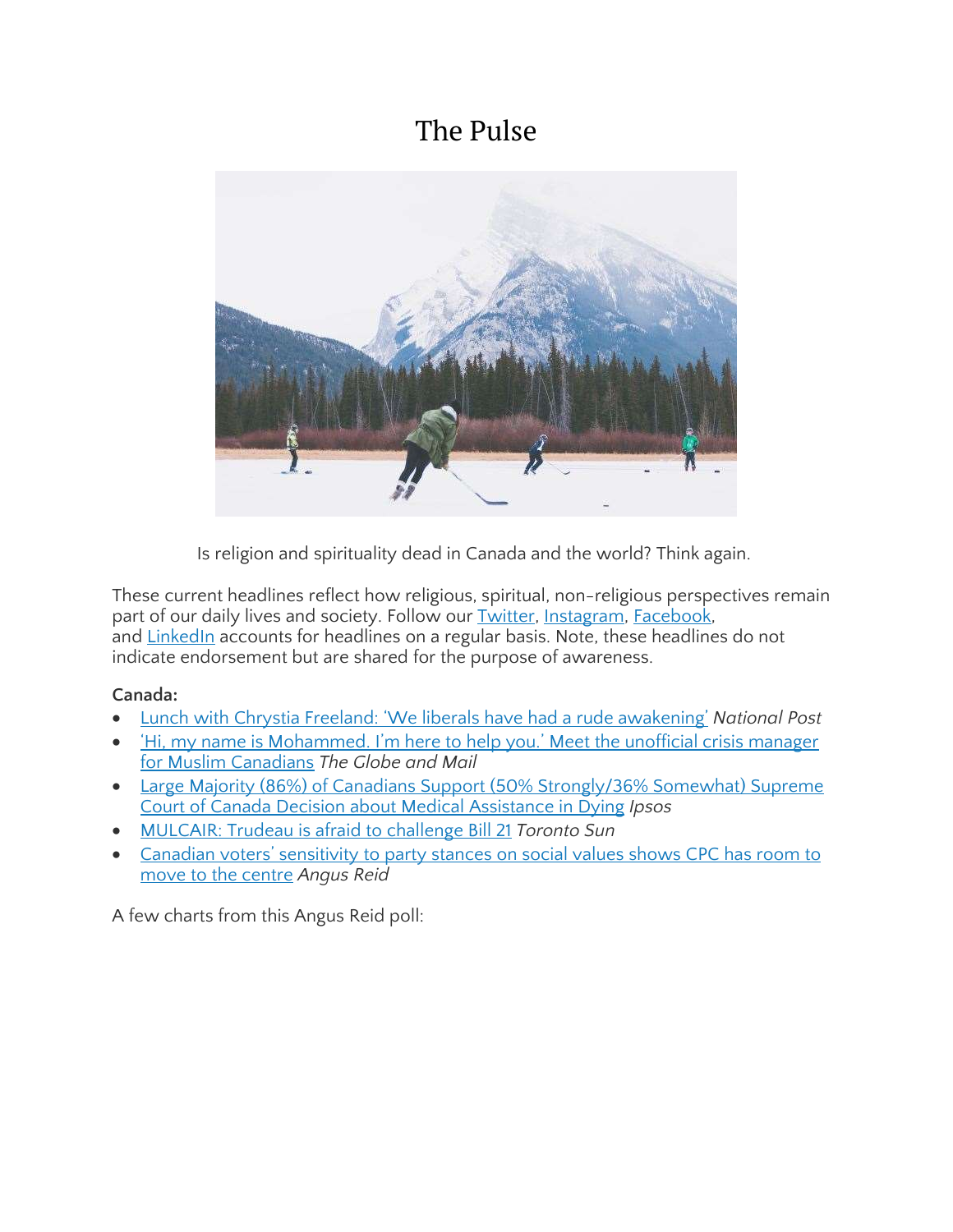| In Canada we should                                                                                         |                                                |                                              |                                                                                                                            |                                                |                                        |  |  |
|-------------------------------------------------------------------------------------------------------------|------------------------------------------------|----------------------------------------------|----------------------------------------------------------------------------------------------------------------------------|------------------------------------------------|----------------------------------------|--|--|
| Keep God and religion completely out of public life                                                         |                                                |                                              | Publicly celebrate the role of faith in our collective<br>lives                                                            |                                                |                                        |  |  |
| 60% (n=1,373)                                                                                               |                                                |                                              | 40% (n=934)                                                                                                                |                                                |                                        |  |  |
| 圓                                                                                                           |                                                |                                              | E                                                                                                                          |                                                |                                        |  |  |
| A party leader who believes in celebrating the role<br>of faith in public life would make it<br>$(n=1,373)$ |                                                |                                              | A party leader who believes God and religion<br>should be kept completely out of public life would<br>make it<br>$(n=934)$ |                                                |                                        |  |  |
| Impossible for<br>you to support<br>that party                                                              | Less likely you<br>would support<br>that party | <b>No</b><br>difference/You<br>wouldn't care | Impossible for<br>you to support<br>that party                                                                             | Less likely you<br>would support<br>that party | No.<br>difference/You<br>wouldn't care |  |  |
| 21%                                                                                                         | 49%                                            | 29%                                          | 12%                                                                                                                        | 42%                                            | 16%                                    |  |  |

|                                                                                                        |                                                |                                       | In Canada                                                                                                                            |                                                |                                              |
|--------------------------------------------------------------------------------------------------------|------------------------------------------------|---------------------------------------|--------------------------------------------------------------------------------------------------------------------------------------|------------------------------------------------|----------------------------------------------|
| There is no place for any prayer at a public<br>meeting                                                |                                                |                                       | Public meetings (such as at a municipal council<br>meeting) should open with a non-denominational<br>prayer to God for good guidance |                                                |                                              |
| 71% (n=1,641)                                                                                          |                                                |                                       | 29% (n=667)                                                                                                                          |                                                |                                              |
| 四                                                                                                      |                                                |                                       | E                                                                                                                                    |                                                |                                              |
| A party leader who supports having public<br>meetings begin with a prayer would make it<br>$(n=1.641)$ |                                                |                                       | A party leader who objects to having public<br>meetings begin with a prayer:<br>would make it<br>$(n=667)$                           |                                                |                                              |
| Impossible for<br>you to support<br>that party                                                         | Less likely you<br>would support<br>that party | No<br>difference/You<br>wouldn't care | Impossible for<br>you to support<br>that party                                                                                       | Less likely you<br>would support<br>that party | <b>No</b><br>difference/You<br>wouldn't care |
| 32%                                                                                                    | 43%                                            | 25%                                   | 15%                                                                                                                                  | 43%                                            | 41%                                          |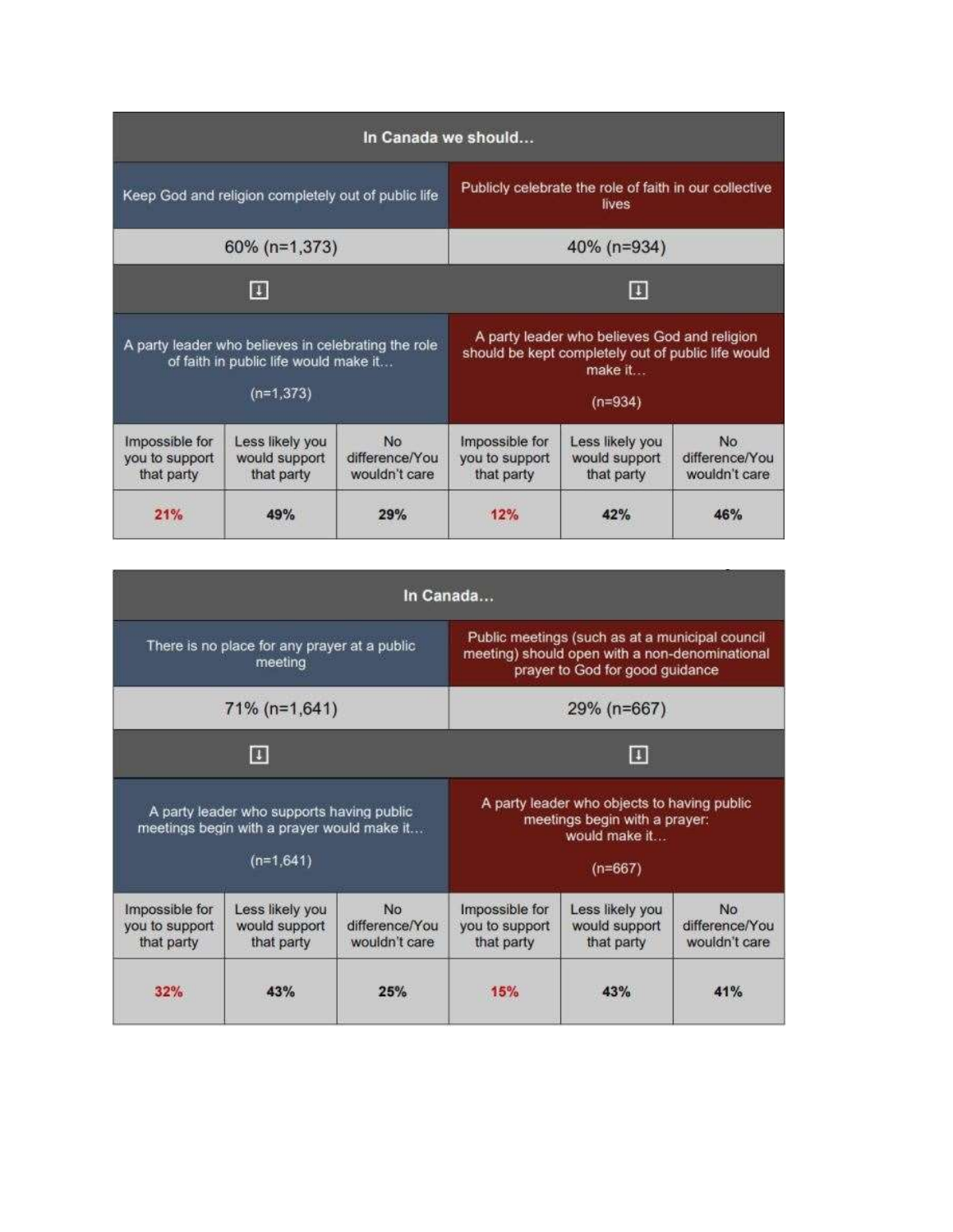|                                                                                                                                                             |                                                |                                              | In Canada                                                                                                                                            |                                                |                                              |
|-------------------------------------------------------------------------------------------------------------------------------------------------------------|------------------------------------------------|----------------------------------------------|------------------------------------------------------------------------------------------------------------------------------------------------------|------------------------------------------------|----------------------------------------------|
| Public sector employees SHOULD be allowed to<br>wear religious symbols or clothing while they are<br>on the job                                             |                                                |                                              | Public sector employees should NOT be allowed<br>to wear religious symbols or clothing while they<br>are on the job                                  |                                                |                                              |
| 58% (n=1,333)                                                                                                                                               |                                                |                                              | 42% (n=974)                                                                                                                                          |                                                |                                              |
| B                                                                                                                                                           |                                                |                                              | E                                                                                                                                                    |                                                |                                              |
| A party leader who supports new restrictions on<br>public sector employees wearing religious symbols<br>or clothing on the job would make it<br>$(n=1,333)$ |                                                |                                              | A party leader who opposes restrictions on public<br>sector employees wearing religious symbols or<br>clothing on the job would make it<br>$(n=974)$ |                                                |                                              |
| Impossible for<br>you to support<br>that party                                                                                                              | Less likely you<br>would support<br>that party | <b>No</b><br>difference/You<br>wouldn't care | Impossible for<br>you to support<br>that party                                                                                                       | Less likely you<br>would support<br>that party | <b>No</b><br>difference/You<br>wouldn't care |
| 34%                                                                                                                                                         | 12%                                            | 24%                                          | 27%                                                                                                                                                  | 34%                                            | 39%                                          |

#### **Territories:**

- Court hears petition challenging Vuntut Gwitchin's residency [requirement](https://www.yukon-news.com/news/court-hears-petition-challenging-vuntut-gwitchins-residency-requirement-for-council/) for [council](https://www.yukon-news.com/news/court-hears-petition-challenging-vuntut-gwitchins-residency-requirement-for-council/) *Yukon News*
- [Traditional](https://www.winnipegfreepress.com/local/traditional-camp-offers-breakfast-and-hope-567474662.html) camp offers breakfast and hope *Winnipeg Free Press*
- [Indigiqueer](https://www.cbc.ca/arts/indigiqueer-king-mx-wolverine-is-politicizing-and-sexifying-stages-with-a-mix-of-drag-and-burlesque-1.5450319) king Mx. Wolverine is politicizing and sexifying stages with a mix of drag and [burlesque](https://www.cbc.ca/arts/indigiqueer-king-mx-wolverine-is-politicizing-and-sexifying-stages-with-a-mix-of-drag-and-burlesque-1.5450319) *CBC Arts*
- Through a [magnifying](https://nunatsiaq.com/stories/article/through-a-magnifying-glass-darkly/) glass, darkly *Nunatsiaq News*
- Iqaluit shelter director launches [campaign](https://nunatsiaq.com/stories/article/iqaluit-shelter-director-launchs-compaign-for-trevor-noah-to-visit/) for Trevor Noah to visit *Nunatsiaq News*

#### **British Columbia:**

- Why the [Nuu-chah-nulth](https://thetyee.ca/Analysis/2020/01/09/Classroom-Smudging-Case-Indigenous-Culture-In-Schools/) Fought a Classroom Smudging Case, and Won *The Tyee*
- RCMP to begin "peacefully enforcing" injunction to remove [Wet'suwet'en](https://dailyhive.com/vancouver/rcmp-injunction-wetsuweten-territory) [protestors](https://dailyhive.com/vancouver/rcmp-injunction-wetsuweten-territory) *DH News Vancouver*
- [Vancouver](https://www.cbc.ca/news/indigenous/vancouver-mmiwg-ribbon-skirts-1.5450095) women sewing 100 ribbon skirts for MMIWG families Social Sharing *CBC Indigenous*
- Surrey Meeting [Examines](http://thelinkpaper.ca/?p=79030) The Role Of Hindu Refugees *South Asian Link*
- Once [proposed](https://cfjctoday.com/2020/01/18/once-proposed-as-ski-resort-b-c-s-jumbo-glacier-turned-over-to-first-nation/) as ski resort: B.C.'s Jumbo Glacier turned over to First Nation *CFJC Today*

#### **Alberta:**

- New [Orleans](https://grandinmedia.ca/new-orleans-deacon-calls-men-to-fight-for-their-faith/) Deacon calls men to fight for their faith *Grandin Media*
- Trust in science a [complicated](https://www.folio.ca/trust-in-science-a-complicated-matter-says-christian-professor/) matter, says Christian professor *Folioi*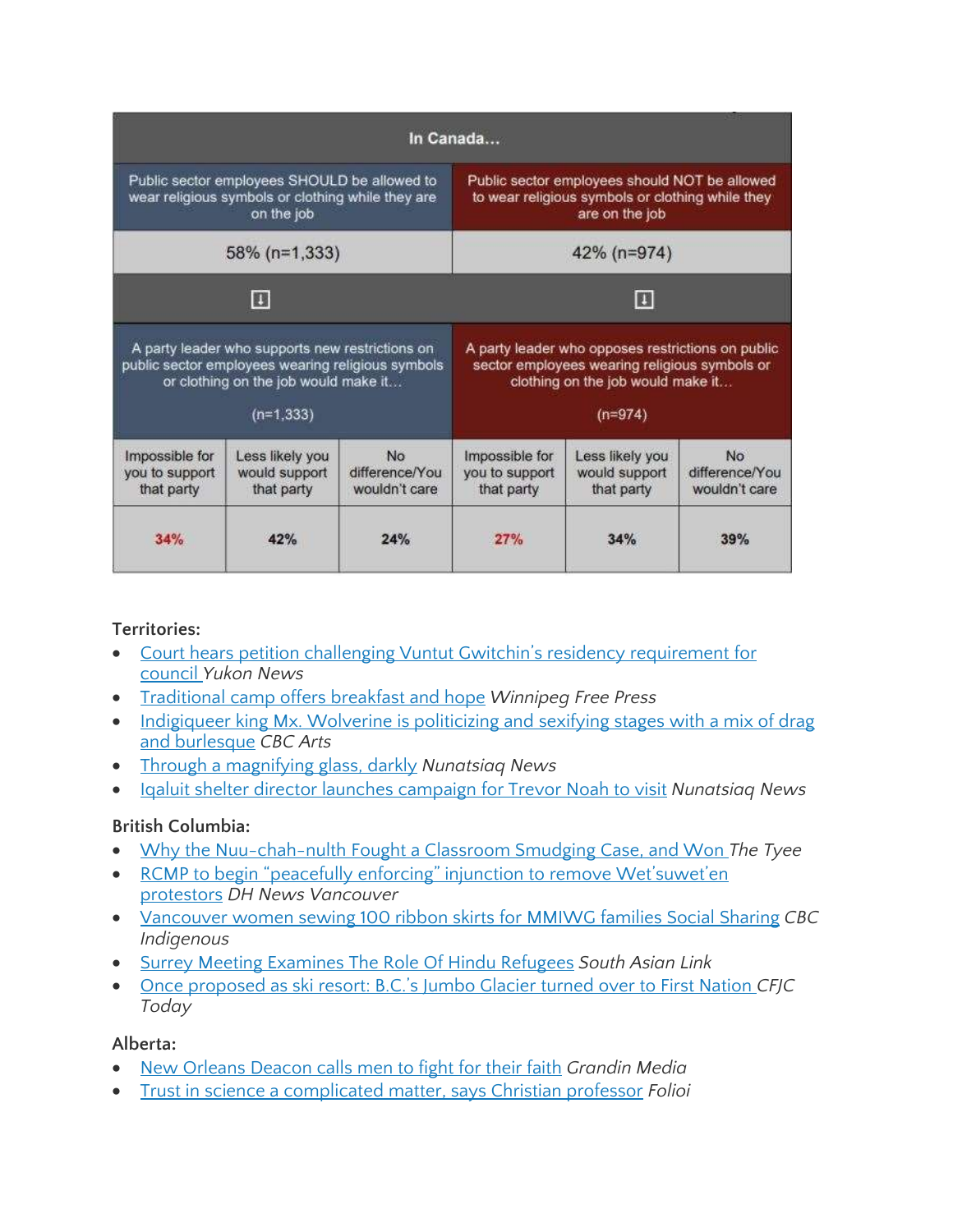- Canadian politician threatens [therapists:](https://www.lifesitenews.com/news/pro-lgbt-politician-threatens-conversion-therapy-practitioners-we-will-come-at-you) 'We will come at you' if you help people leave [homosexuality](https://www.lifesitenews.com/news/pro-lgbt-politician-threatens-conversion-therapy-practitioners-we-will-come-at-you) *LifeSite*
- [ANALYSIS](https://www.cbc.ca/news/canada/calgary/climate-denial-psychology-stoknes-kahneman-gifford-1.5447521) | Fighting climate denial and the 'dragons of inaction' *CBC Calgary*
- Keith Gerein: 'Noisy' street preachers offer test of how we balance public [expression,](https://edmontonjournal.com/news/local-news/keith-gerein-noisy-street-preachers-offer-test-of-how-we-balance-public-expression-disturbance) [disturbance](https://edmontonjournal.com/news/local-news/keith-gerein-noisy-street-preachers-offer-test-of-how-we-balance-public-expression-disturbance) *Edmonton Journal*

#### **Prairies:**

- Mother blames [alcoholism](https://www.winnipegfreepress.com/local/mother-blames-alcoholism-for-sons-death-in-fire-567533942.html) for son's death in fire *Winnipeg Free Press*
- Bridges Cover: Joseph [Naytowhow](https://www.gananoquereporter.com/news/local-news/bridges-cover-joseph-naytowhow/wcm/e6fb2e58-85b9-421e-b39b-2ad190cbd390) is finding his voice, and helping others find [theirs](https://www.gananoquereporter.com/news/local-news/bridges-cover-joseph-naytowhow/wcm/e6fb2e58-85b9-421e-b39b-2ad190cbd390) *The Gananoque Reporter*
- Climate change denier Patrick Moore to speak at Regina [sustainability](https://leaderpost.com/news/local-news/climate-change-denier-patrick-moore-to-speak-at-regina-sustainability-conference) [conference](https://leaderpost.com/news/local-news/climate-change-denier-patrick-moore-to-speak-at-regina-sustainability-conference) *Regina Leader-Post*
- Manitoba ads in Quebec over [secularism](https://lethbridgenewsnow.com/2020/02/07/manitoba-ads-in-quebec-over-secularism-law-generated-200k-in-publicity-report/) law generated \$200K in publicity: [report](https://lethbridgenewsnow.com/2020/02/07/manitoba-ads-in-quebec-over-secularism-law-generated-200k-in-publicity-report/) *Lethbridge News Now*
- Language used by principal in school newsletter ['inappropriate](https://www.cbc.ca/news/canada/manitoba/winnipeg-calvin-christian-school-offensive-language-1.5453777) and racist,' Winnipeg dad [says](https://www.cbc.ca/news/canada/manitoba/winnipeg-calvin-christian-school-offensive-language-1.5453777) *CBC Manitoba*
- Local Elder helps [community](https://regina.ctvnews.ca/local-elder-helps-community-deal-with-loss-addiction-with-ceremony-culture-1.4793002) deal with loss, addiction, with ceremony, culture *CTV Regina*

#### **Ontario:**

- Classes help [improve](https://www.timminstoday.com/whats-up-wednesday/classes-help-improve-mind-body-and-spirit-2071248) mind, body and spirit *Timmins Today*
- [Marinaro](https://thesarniajournal.ca/marinaro-sets-his-sights-on-podium-finish-at-worlds/) sets his sights on podium finish at Worlds *The Sarnia Journal*
- Local Sikh [temple](https://chathamvoice.com/2020/02/05/local-sikh-temple-opens/) opens *The Chatham Voice*
- Our Lady of Loreto finds landing spot at [Toronto's](https://www.catholicregister.org/item/31103-our-lady-of-loreto-finds-landing-spot-at-toronto-s-pearson-airport) Pearson airport *The Catholic Register*
- Why so many in Ottawa are making art about a lesbian couple's ['outrageous](https://www.stratfordbeaconherald.com/entertainment/local-arts/why-so-many-in-ottawa-are-making-art-about-a-lesbian-couples-outrageous-bravery/wcm/a099e236-5b62-4012-81ce-c3a0c31a1c97)' [bravery'](https://www.stratfordbeaconherald.com/entertainment/local-arts/why-so-many-in-ottawa-are-making-art-about-a-lesbian-couples-outrageous-bravery/wcm/a099e236-5b62-4012-81ce-c3a0c31a1c97) *The Stratford Beacon Herald*

#### **Quebec:**

- La [campagne](https://www.lesoleil.com/actualite/la-campagne-du-manitoba-au-quebec-ne-semble-pas-avoir-provoque-un-exode-d04bb3a80374b7eacd3026cc5ac644a4) du Manitoba au Québec ne semble pas avoir provoqué un exode *Le Soleil*
- La foi pour [perpétuer](https://www.quebechebdo.com/local/journal-le-quebec-express/196554/la-foi-pour-perpetuer-la-charite/) la charité *Québec Express*
- [Opinions](https://www.journaldequebec.com/2020/02/02/letat-et-la-religion) : L'État et la religion *Le Journal de Québec*
- Legault personally deleted [anti-Muslim](https://montrealgazette.com/news/quebec/mnas-slam-trolls-who-spread-anti-muslim-hate-on-legaults-facebook-page) hate messages on his Facebook page *Montreal Gazette*
- [Newspaper](https://www.cjnews.com/news/canada/newspaper-for-russian-jews-marks-quarter-century) for Russian Jews Marks quarter century *The Canadian Jewish News*
- [Quebec](https://montrealgazette.com/news/local-news/emsb-receiving-250000-from-ottawa-for-high-profile-court-challenges) slams Ottawa over funding for Bill 21 challenge *Montreal Gazette*

#### **Atlantic provinces:**

- Atlantic First Nations seek [emergency](https://www.cbc.ca/news/indigenous/indian-day-school-claims-emergency-support-1.5451893) assistance with 'tsunami' of work from Indian day [school](https://www.cbc.ca/news/indigenous/indian-day-school-claims-emergency-support-1.5451893) claims *CBC Indigenous*
- Ottawa man pays fitting tribute to hockey's black [trailblazers](https://www.cbc.ca/news/canada/ottawa/coloured-hockey-league-maritimes-stamp-ottawa-1.5449685) *CBC Ottawa*
- DAN LEGER: The [Conservative](https://www.saltwire.com/opinion/local-perspectives/dan-leger-the-conservative-struggle-with-faith-and-politics-405309/) struggle with faith and politics *Saltwire*
- How ['absolute](https://www.cbc.ca/news/canada/prince-edward-island/pei-mental-health-podcast-jan-2020-1.5427496) terror' led this P.E.I. man to start a podcast about mental health *CBC PEI*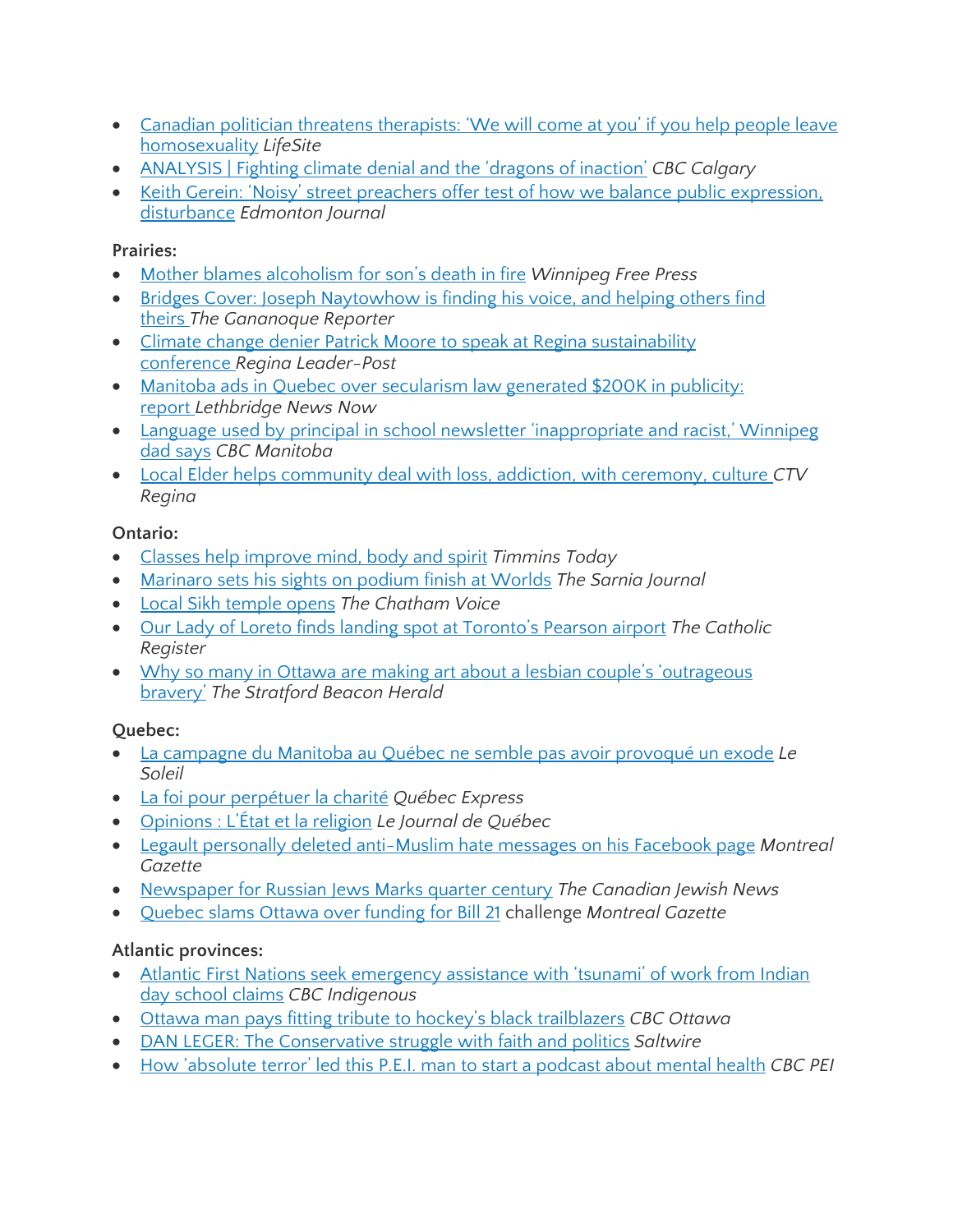Shepody Mountain earns conservation protection in surprise [announcement](https://www.cbc.ca/news/canada/new-brunswick/shepody-mountain-conservation-protection-1.5422258) *CBC News Brunswick*

#### **International:**

- They Heard Kobe Bryant's [Helicopter](https://www.nytimes.com/2020/01/30/sports/kobe-bryant-crash-site.html) Go Down. Then They Prayed *NYTimes*
- Faith Leaders [Concerned](https://time.com/5779538/trump-national-prayer-breakfast-politics/) by Trump Attacks at Prayer Breakfast *Time*
- [Preventing](https://theconversation.com/preventing-genocide-in-myanmar-court-order-tries-to-protect-rohingya-muslims-where-politics-has-failed-130530?utm_medium=email&utm_campaign=Latest%20from%20The%20Conversation%20for%20January%2031%202020%20-%201523414522&utm_content=Latest%20from%20The%20Conversation%20for%20January%2031%202020%20-%201523414522+CID_d3e9cbda007dc2df1f65ed6b5e62f1e5&utm_source=campaign_monitor_global&utm_term=Preventing%20genocide%20in%20Myanmar%20Court%20order%20tries%20to%20protect%20Rohingya%20Muslims%20where%20politics%20has%20failed) genocide in Myanmar: Court order tries to protect Rohingya Muslims where [politics](https://theconversation.com/preventing-genocide-in-myanmar-court-order-tries-to-protect-rohingya-muslims-where-politics-has-failed-130530?utm_medium=email&utm_campaign=Latest%20from%20The%20Conversation%20for%20January%2031%202020%20-%201523414522&utm_content=Latest%20from%20The%20Conversation%20for%20January%2031%202020%20-%201523414522+CID_d3e9cbda007dc2df1f65ed6b5e62f1e5&utm_source=campaign_monitor_global&utm_term=Preventing%20genocide%20in%20Myanmar%20Court%20order%20tries%20to%20protect%20Rohingya%20Muslims%20where%20politics%20has%20failed) has failed *The Conversation*
- Trump [administration](https://globalnews.ca/news/6490912/trump-immigration-limits-countries/) limits immigration from 6 countries *Global News*
- Religious freedom bill's latest draft ['unacceptable](https://www.theguardian.com/world/2020/feb/01/religious-freedom-bills-latest-draft-unacceptable-and-does-not-protect-human-rights) and does not protect human [rights'](https://www.theguardian.com/world/2020/feb/01/religious-freedom-bills-latest-draft-unacceptable-and-does-not-protect-human-rights) *The Guardian*
- How Christian [persecution](https://www.express.co.uk/news/uk/1236790/christian-persecution-UK-foreign-policy-priority-desmond-swain-christianity-crackdown) overseas is set to become UK priority *Express*



# Religious Literacy Thought Corner

Here are some podcasts, webinars, and other resources for a more detailed understanding of religious literacy.

- 'Life of Brian,' Terry Jones's legacy of a [surprisingly](https://theconversation.com/life-of-brian-terry-joness-legacy-of-a-surprisingly-historical-jesus-130582?utm_medium=email&utm_campaign=Latest%20from%20The%20Conversation%20for%20January%2029%202020&utm_content=Latest%20from%20The%20Conversation%20for%20January%2029%202020+CID_80ef0332b0df6ef3c75c32d28b862257&utm_source=campaign_monitor_ca&utm_term=Life%20of%20Brian%20Terry%20Joness%20legacy%20of%20a%20surprisingly%20historical%20Jesus) historical Jesus an article that examines *Monty Python's Life of Brian* upon the passing of actor Terry Jones
- [Keeping](https://www.cjr.org/podcast/podcast-keeping-faith-religion-journalism.php) the Faith, a podcast from *The Kicker* a regular show from the *Columbia Journalism Review* to help journalists. An abridged version in print is here: [https://www.cjr.org/special\\_report/religion-journalism-roundtable.php.](https://www.cjr.org/special_report/religion-journalism-roundtable.php)
- A Brief Guide To "Mormon [Underwear"](https://www.buzzfeednews.com/article/mckaycoppins/a-brief-guide-to-mormon-underwear) *BuzzFeed News*

## Cultural/Holy days (February & March 2020)

This table describes the dates generally commemorated or observed by many individuals within a community. Some individuals from each community may not adhere to the